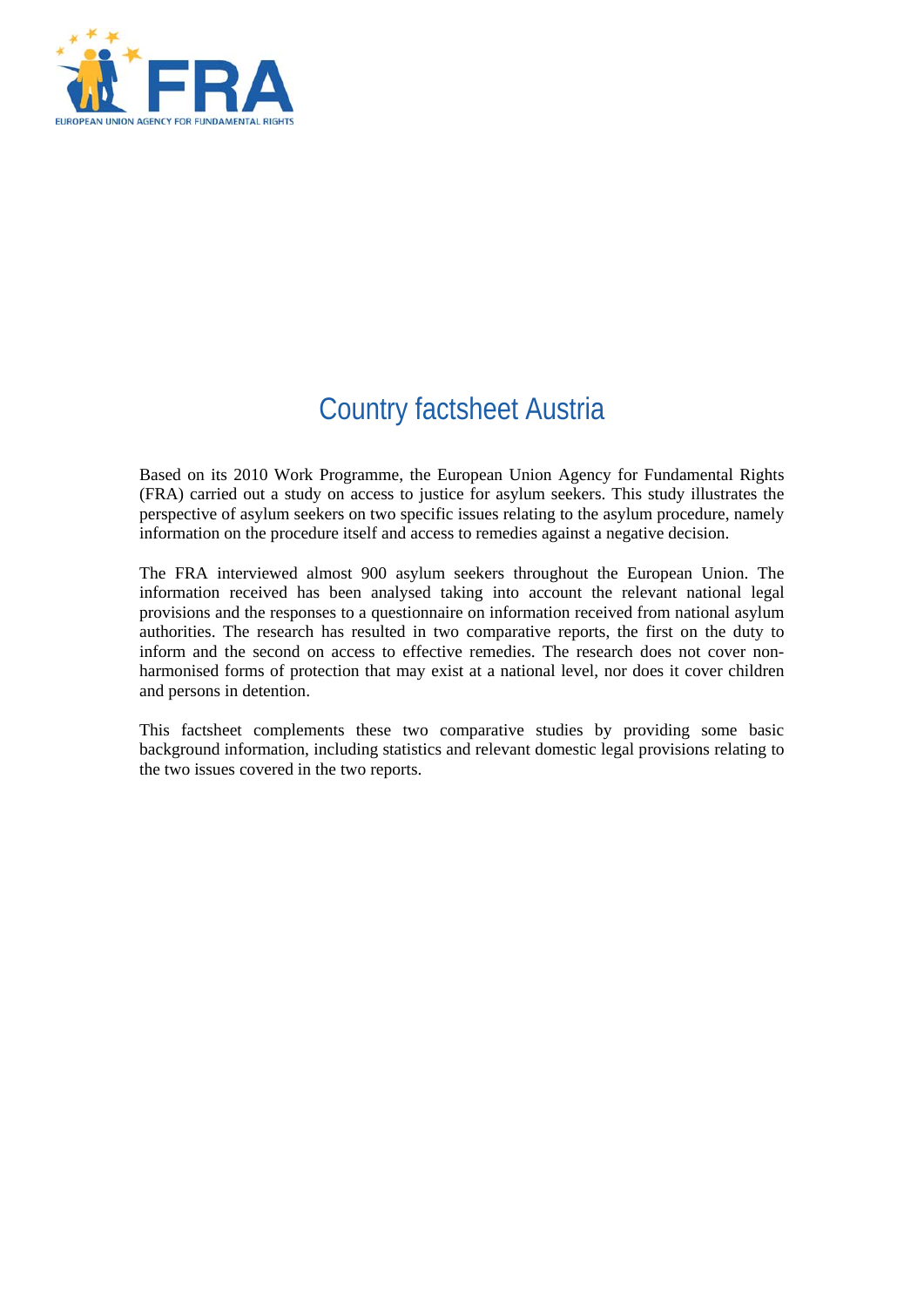# 1. Statistics

**Statistics on asylum applications (Total and top 10 nationalities)**

| 2009 Top 10 Nationalities |        | 2008 Top 10 Nationalities |        |  |
|---------------------------|--------|---------------------------|--------|--|
| Total                     | 15,815 | Total                     | 12,750 |  |
| <b>Russian Federation</b> | 3,565  | <b>Russian Federation</b> | 3,445  |  |
| Afghanistan               | 2,215  | Serbia                    | 1,700  |  |
| Kosovo                    | 1,305  | Afghanistan               | 1,345  |  |
| Georgia                   | 975    | Nigeria                   | 530    |  |
| Nigeria                   | 835    | Georgia                   | 510    |  |
| Serbia                    | 730    | Iraq                      | 500    |  |
| Turkey                    | 555    | Turkey                    | 415    |  |
| Armenia                   | 445    | Somalia                   | 380    |  |
| India                     | 430    | Armenia                   | 360    |  |
| Iraq                      | 395    | India                     | 355    |  |

**Statistics on first instance asylum decisions (Total positive decisions - top five nationalities)** 

| 2009                      |                                              |                                           |                           |                 |                                        |                                       |                                                   |
|---------------------------|----------------------------------------------|-------------------------------------------|---------------------------|-----------------|----------------------------------------|---------------------------------------|---------------------------------------------------|
|                           | Geneva<br><b>Convention</b><br><b>Status</b> | <b>Subsidiary</b><br>protection<br>status | Humanitarian <sup>1</sup> | <b>Rejected</b> | <b>Total</b><br>number of<br>decisions | <b>Total</b><br>positive<br>decisions | Recognition<br>rate <sup>2</sup><br>$\frac{1}{2}$ |
| Total                     | 1,885                                        | 1,335                                     | n.a.                      | 11,625          | n.a.                                   | n.a.                                  |                                                   |
| <b>Russian Federation</b> | 735                                          | 240                                       | n.a.                      | 2,895           | n.a.                                   | n.a.                                  |                                                   |
| Afghanistan               | 280                                          | 600                                       | n.a.                      | 890             | n.a.                                   | n.a.                                  |                                                   |
| Iraq                      | 165                                          | 120                                       | n.a.                      | 90              | n.a.                                   | n.a.                                  |                                                   |
| Somalia                   | 120                                          | 65                                        | n.a.                      | 95              | n.a.                                   | n.a.                                  |                                                   |
| Iran                      | 75                                           | 20                                        | n.a.                      | 155             | n.a.                                   | n.a.                                  |                                                   |

**Statistics on final decisions (Total positive decisions - top five nationalities)** 

| 2009                      |                                                     |                                           |                           |                 |                                        |                                       |                                                   |
|---------------------------|-----------------------------------------------------|-------------------------------------------|---------------------------|-----------------|----------------------------------------|---------------------------------------|---------------------------------------------------|
|                           | <b>Geneva</b><br><b>Convention</b><br><b>Status</b> | <b>Subsidiary</b><br>protection<br>status | Humanitarian <sup>1</sup> | <b>Rejected</b> | <b>Total</b><br>number of<br>decisions | <b>Total</b><br>positive<br>decisions | Recognition<br>rate <sup>2</sup><br>$\frac{0}{0}$ |
| Total                     | 1,405                                               | 375                                       | n.a.                      | 10,085          | n.a.                                   | n.a.                                  |                                                   |
| <b>Russian Federation</b> | 680                                                 | 110                                       | n.a.                      | 2,045           | n.a.                                   | n.a.                                  |                                                   |
| Afghanistan               | 325                                                 | 45                                        | n.a.                      | 420             | n.a.                                   | n.a.                                  |                                                   |
| Iran                      | 75                                                  |                                           | n.a.                      | 70              | n.a.                                   | n.a.                                  |                                                   |
| Georgia                   | 35                                                  | 40                                        | n.a.                      | 705             | n.a.                                   | n.a.                                  |                                                   |
| Serbia                    | 25                                                  | 35                                        | n.a.                      | 965             | n.a.                                   | n.a.                                  |                                                   |

*Notes: These tables are based on categories used by Eurostat. The way Eurostat presents its data may not necessarily correspond to categories used at national level. This can particularly be the case with statistics provided under 'humanitarian status'. For a more detailed understanding of the data, the reader is invited to consult national statistics at: [http://www.bmi.gv.at/cms/BMI\\_Asylwesen/statistik/start.aspx](http://www.bmi.gv.at/cms/BMI_Asylwesen/statistik/start.aspx).* 

*Data has been rounded to the nearest 5. Due to the rounding, the sum of individuals may not necessarily match the given total. 0 means less than 3; n.a. = not available. Kosovo (under United Nations Security Council Regulation 1244); Islamic Republic of Iran.* 

<sup>1</sup> Covering persons granted authorisation to stay for **humanitarian reasons** under national law by *administrative or judicial bodies. It includes persons who are not eligible for international protection as currently defined in the first stage legal instruments but are nonetheless protected against removal under the obligations that are imposed on all Member States by international refugee or human rights instruments or on the basis of principles flowing from such instruments.* 

*2 The recognition rate corresponds to the proportion of positive first instance or final on appeal decisions out of the total number of decisions in 2009. Positive decisions include the provision of refugee status, subsidiary protection and humanitarian protection (where data is available).* 

Source: **[Eurostat](http://epp.eurostat.ec.europa.eu/)**, Data extracted on 01 September 2010.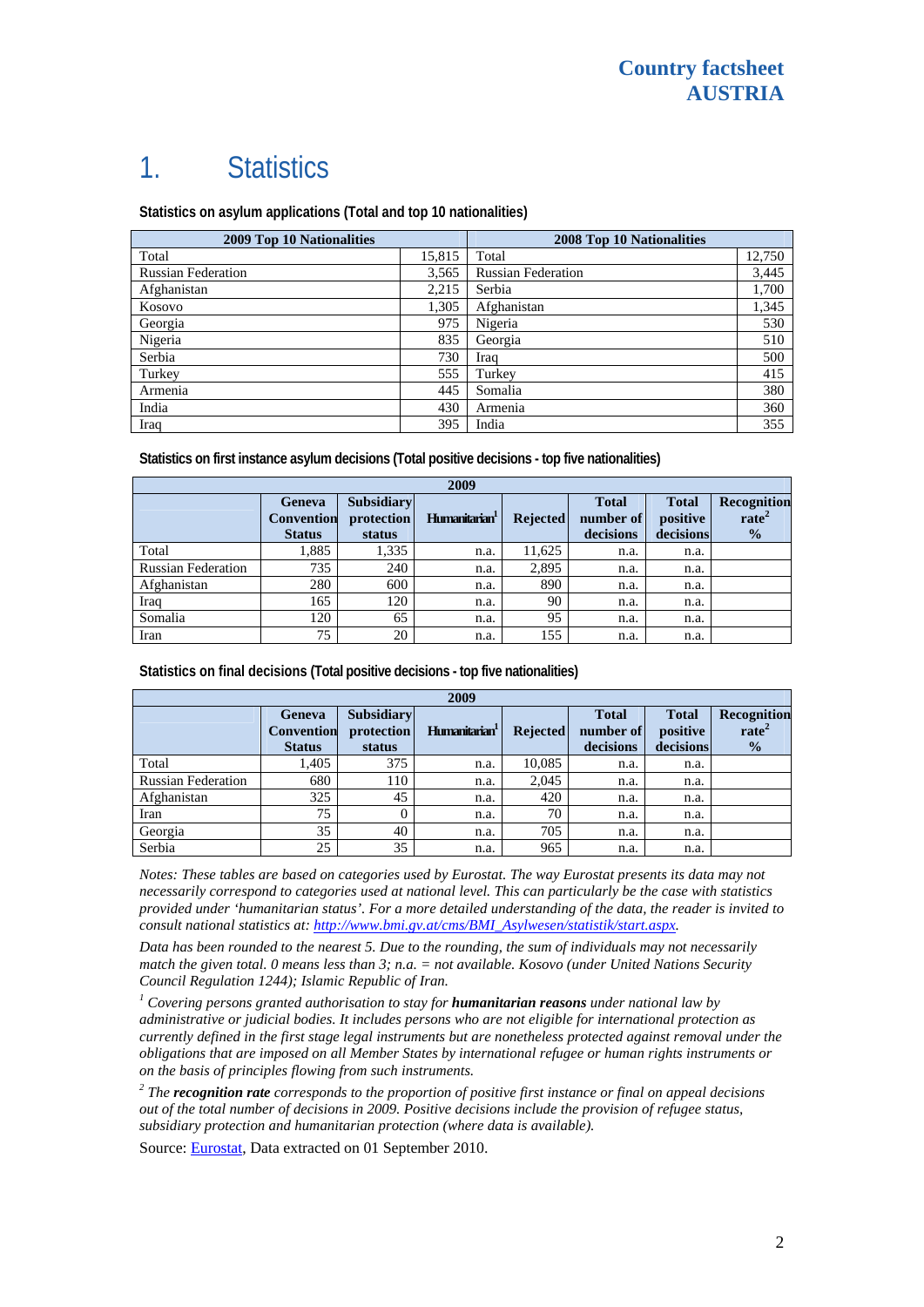# 2. Background Information

### Asylum legislation[1](#page-2-0)

[Asylgesetz \(2005\)](http://www.ris.bka.gv.at/GeltendeFassung.wxe?Abfrage=Bundesnormen&Gesetzesnummer=20004240) (in German) [Asylgerichtshofgesetz \(2008\)](http://www.ris.bka.gv.at/GeltendeFassung.wxe?Abfrage=Bundesnormen&Gesetzesnummer=20005660) (in German) [Asylgesetz-Durchführungsverordnung \(2005\)](http://www.ris.bka.gv.at/GeltendeFassung.wxe?Abfrage=Bundesnormen&Gesetzesnummer=20004467) (in German) [Herkunftsstaatenverordnung \(2009\)](http://www.ris.bka.gv.at/GeltendeFassung.wxe?Abfrage=Bundesnormen&Gesetzesnummer=20006306) (in German)

#### Asylum authorities

**First instance authority**  Federal Asylum Office

l

**Second instance authority**  [Asylgerichtshof](http://www.asylgh.gv.at/) (Asylum Court)

# 3. Duty to inform asylum seekers

The 2005 *Asylgesetz* (Asylum Act) guarantees asylum seekers the right to information as well as the opportunity to communicate with the UNHCR.

There are numerous provisions in the 2005 Asylum Act with respect to information, including Sections 14(2), 15(3), 17(9), 23(9), 29(1), and 55(5). As far as the information material to be handed out to asylum seekers is concerned, the Asylum Act (Section 17.9) provides that the Federal Minister of the Interior has to issue an explanatory leaflet setting out asylum seeker's rights and obligations and, in particular, the obligation to place themselves at the disposal of the authorities for the asylum procedures. A copy of this leaflet shall be provided at the latest upon submission of the application, at the initial reception centre, in a language understandable to the asylum seeker.

In August 2010, the Federal Asylum Office provided the following information to the FRA as regards written information materials.

| <b>Written information</b><br>materials                        | Brochure on the asylum procedure translated into 40 languages.                                                                                                                                                                                                          |  |  |  |
|----------------------------------------------------------------|-------------------------------------------------------------------------------------------------------------------------------------------------------------------------------------------------------------------------------------------------------------------------|--|--|--|
| <b>Provided when?</b>                                          | During the first instance interview and information on the admissibility<br>procedure immediately at the reception centre.                                                                                                                                              |  |  |  |
| Provided by whom?                                              | During the first instance interview $-$ by the official in charge of the case<br>and, where necessary, illustrated by the legal advisor.                                                                                                                                |  |  |  |
| Has an evaluation of<br>information tools been<br>carried out? | Yes. The evaluation in Austria found that although extensive<br>information is provided by the asylum authorities, the means used do<br>not necessarily result in all asylum seekers understanding or relying on<br>the information they receive from official sources. |  |  |  |

<span id="page-2-0"></span> $1$  The legal information in this factsheets has been updated to reflect the situation on 1 September 2010.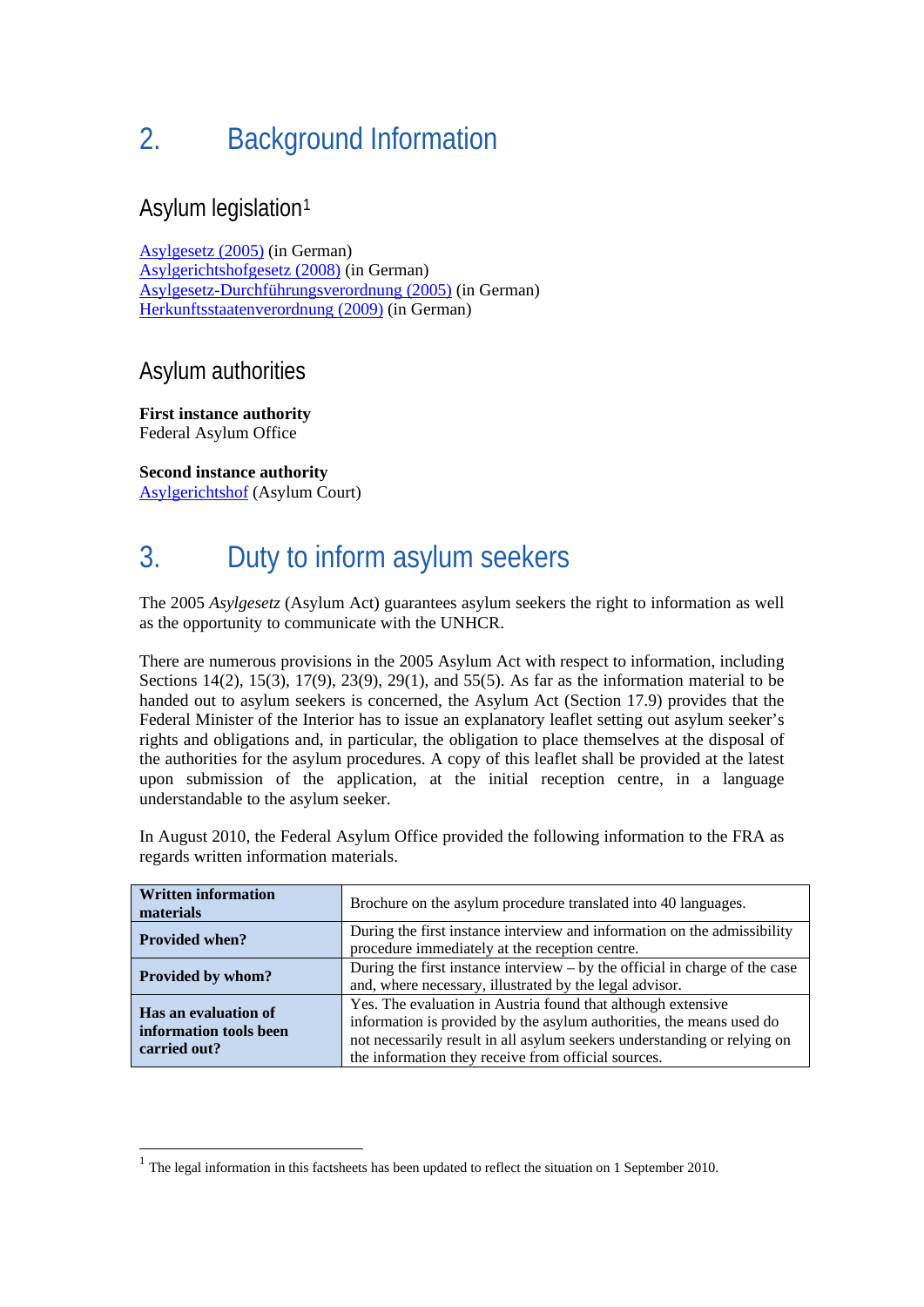## 4. Effective Remedy

### Type of procedures

The procedure is divided into two stages: an admissibility procedure, where it is examined if Austria is competent to deal with the application (Dublin, safe third country, as well as decisions on subsequent applications) or where decisions on the merit in simple cases are taken (manifestly founded and manifestly unfounded applications). A special procedure exists for applications submitted at the airport (Sections 31-33 Asylum Act). The second stage is the examination of the claim in the merits.

## Duty to state reasons for rejection and procedure to appeal

All rejection decisions have to be motivated. In addition, the type of decision taken and the instructions concerning the right of appeal have to be translated in a language the asylum seeker understands. If an application is rejected pursuant to Section 4 of the Austrian Asylum Act (safety in a third country) the decision shall be accompanied by a note in the official language of the third country certifying that the asylum application has not been examined in its merits (Section 22(2)).

### Time limits for appeal

Section 63.5 of the General Administrative Procedures Act provides that an appeal shall be lodged within two weeks from the receipt of a written first instance decision. This timeframe also applies to asylum decisions, with certain exceptions as listed in the table below.

| <b>Type of procedure</b>                                                                                                 | <b>Time limits</b> | <b>Right to remain</b>                                                                                                                                                                                                                                                                                                                                                                                                  |  |
|--------------------------------------------------------------------------------------------------------------------------|--------------------|-------------------------------------------------------------------------------------------------------------------------------------------------------------------------------------------------------------------------------------------------------------------------------------------------------------------------------------------------------------------------------------------------------------------------|--|
| General rule                                                                                                             | 2 weeks            | Automatic suspensive effect as a general rule, but<br>considerable exceptions whereby the right to remain can<br>only be granted by the appeals body in the individual<br>case.                                                                                                                                                                                                                                         |  |
| Decisions rejecting<br>the application as<br>inadmissible (Dublin,<br>safe third country,<br>subsequent<br>applications) | 1 week             | No suspensive effect but the appeals body may grant<br>suspensive effect (the appeals body needs to examine this<br>question in each individual case even if the granting of<br>suspensive effect was not explicitly requested by the<br>applicant). The first instance decision is not enforceable<br>during the time limit for appeal as well as within seven<br>days after the appeals body has received the appeal. |  |
| Airport procedure                                                                                                        | week               | Suspensive effect can be granted by the appeals body in<br>the individual case.                                                                                                                                                                                                                                                                                                                                         |  |

## Right to remain in the country during appeal

As a general rule, an appeal against a negative decision has automatic suspensive effect (Asylum Act, Section 36.2). However, Section 38.1 introduces a number of circumstances where the Federal Asylum Office can depart from this general principle. This is, for instance, the case for applicants from safe countries of origin or for applicants who have misled the authorities on their identity or origin. In such cases the Asylum Court can grant suspensive effect only in the individual case within 1 week.